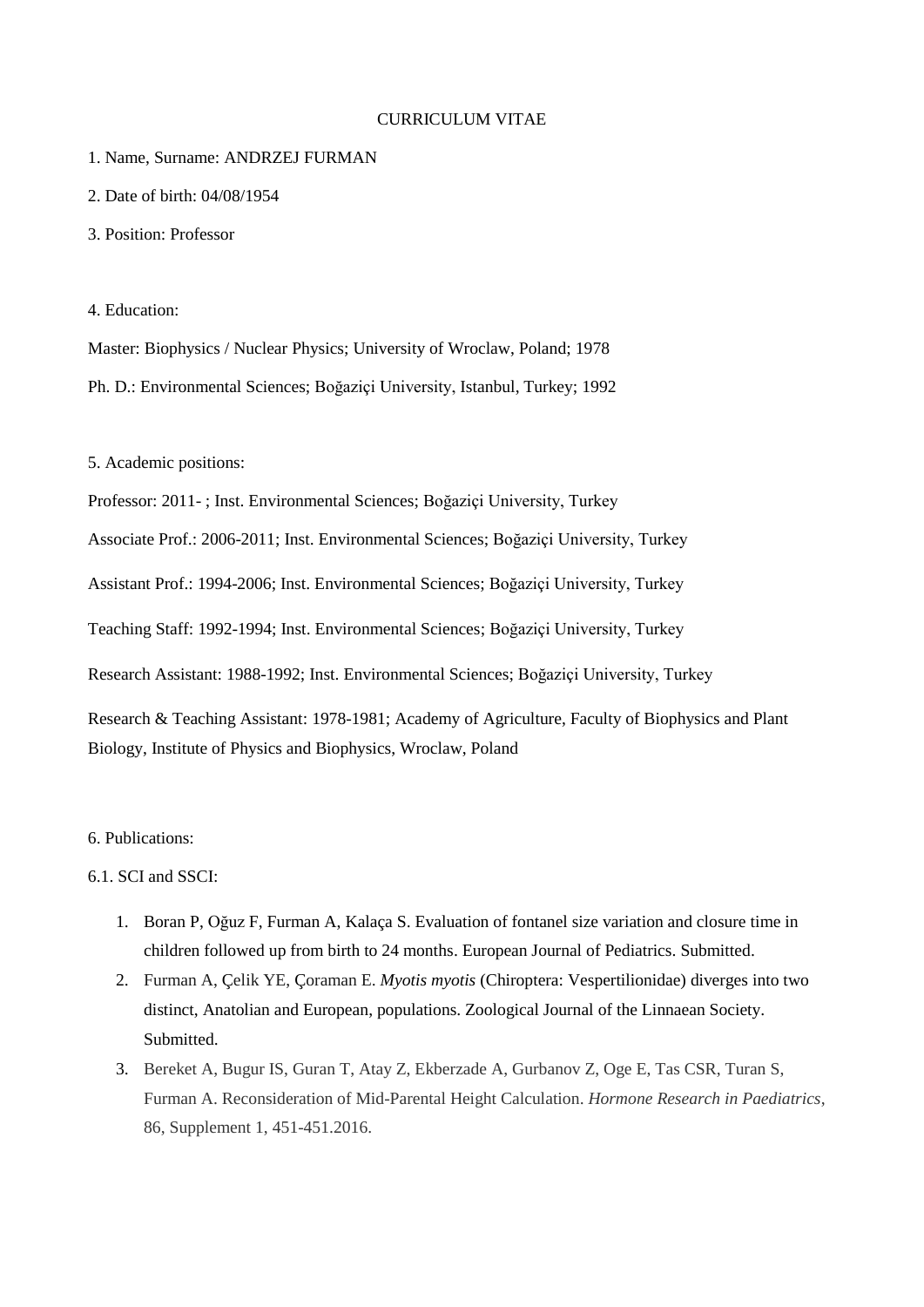- 4. Kara B, Etiler N, Aydogan Uncuoglu A, Maras Genc H, Ulak Gumuslu E, Gokcay G, Furman A. Head Circumference Charts for Turkish Children Aged Five to Eighteen Years. *Archives of Neuropsychiatry*, 53(1), 55-62, 2016.
- 5. Neyzi O, Bundak R, Gokcay G, Gunoz H, Furman A, Darendeliler F, Bas F. Reference Values for Weight, Height, Head Circumference, and Body Mass Index in Turkish Children. *Journal of Clinical Research in Pediatric Endocrinology*, 7(4), 280-293, 2015.
- 6. Postawa T, Furman A. Abundance patterns of ectoparasites infecting different populations of *Miniopterus* species in their contact zone in Asia Minor. *Acta Chiropterologica*, 16(2), 387-395, 2014. SCI.
- 7. Furman A, Çoraman E Çelik YE, Postawa T, Bachanek J, Ruedi M. Cytonuclear Discordance and the Species Status of *Myotis myotis* and *Myotis blythii* (Chiroptera). *Zoologica Scripta*, 43(6), 549- 561, 2014. SCI.
- 8. Günöz H, Bundak R, Furman A, Darendeliler F, Saka N, Baş F, Neyzi O. Z-score reference values for height in Turkish children aged 6 to 18 years**.** *Journal of Clinical Research in Pediatric Endocrinology,* 6, 28-33, 2014. SCI.
- 9. Bundak R, Bas F, Furman A, Gunoz H, Darendeliler F, Saka N, Poyrazoglu S, Neyzi O. Sitting height and sitting height/height ratio references for Turkish children. *European Journal of Pediatrics*, 173, 861–869, 2014. SCI.
- 10. Çoraman E, Furman A, Karatas A, Bilgin R. Phylogeographic analysis of Anatolian bats highlights the importance of the region for preserving the Chiropteran mitochondrial genetic diversity in the Western Palaearctic. *Conservation Genetics*, 14, 1205-1216, 2013. SCI.
- 11. Furman A, Çoraman E, Nagy Z, Postawa T, Bilgin R, Gajewska M, Bogdanowicz W. Phylogeography of the large *Myotis* bats (Chiroptera: Vespertilionidae) in Europe, Asia Minor, and Transcaucasia, *Biological Journal of the Linnean Society*, 108, 189-209, 2013. SCI.
- 12. Furman A, Çoraman E, Bilgin R. 2012. Bats and tourism, *Oryx*, 46(3), 330. SCI.
- 13. Atay Z, Turan S, Guran T, Furman A, Bereket A. 2012. The prevalence and risk factors of premature thelarche and pubarche in 4- to 8-year-old girls, *Acta Paediatrica*, 101, e71-e75, 2012. SCI.
- 14. Bilgin R, Gürün K, Maracı Ö, Furman A, Hulva P, Çoraman E, Lučan R, Bartonička T, Horáček I. Syntopic occurrence in Turkey supports separate species status for *Miniopterus schreibersii schreibersii* and *Miniopterus schreibersii pallidus* (Mammalia: Chiroptera). *Acta Chiropterologica*, 14(2), 279-289, 2012. SCI.
- 15. Atay Z, Turan S, Guran T, Furman A, Bereket A, Puberty and influential factors in schoolgirls living in Istanbul: End of the secular trend? *Pediatrics*, 128, E40-E45, 2011. SCI.
- 16. Ozen A, Furman A, Berber M, Karatepe H O, Mutlu N, Saricoban H E, Buyukgebiz B, The effect of *Helicobacter pylori* and economic status on growth parameters and leptin, ghrelin, and insulin-like growth factor (IGF)-I concentrations in children, *Helicobacter*, 16, 55-65, 2011. SCI.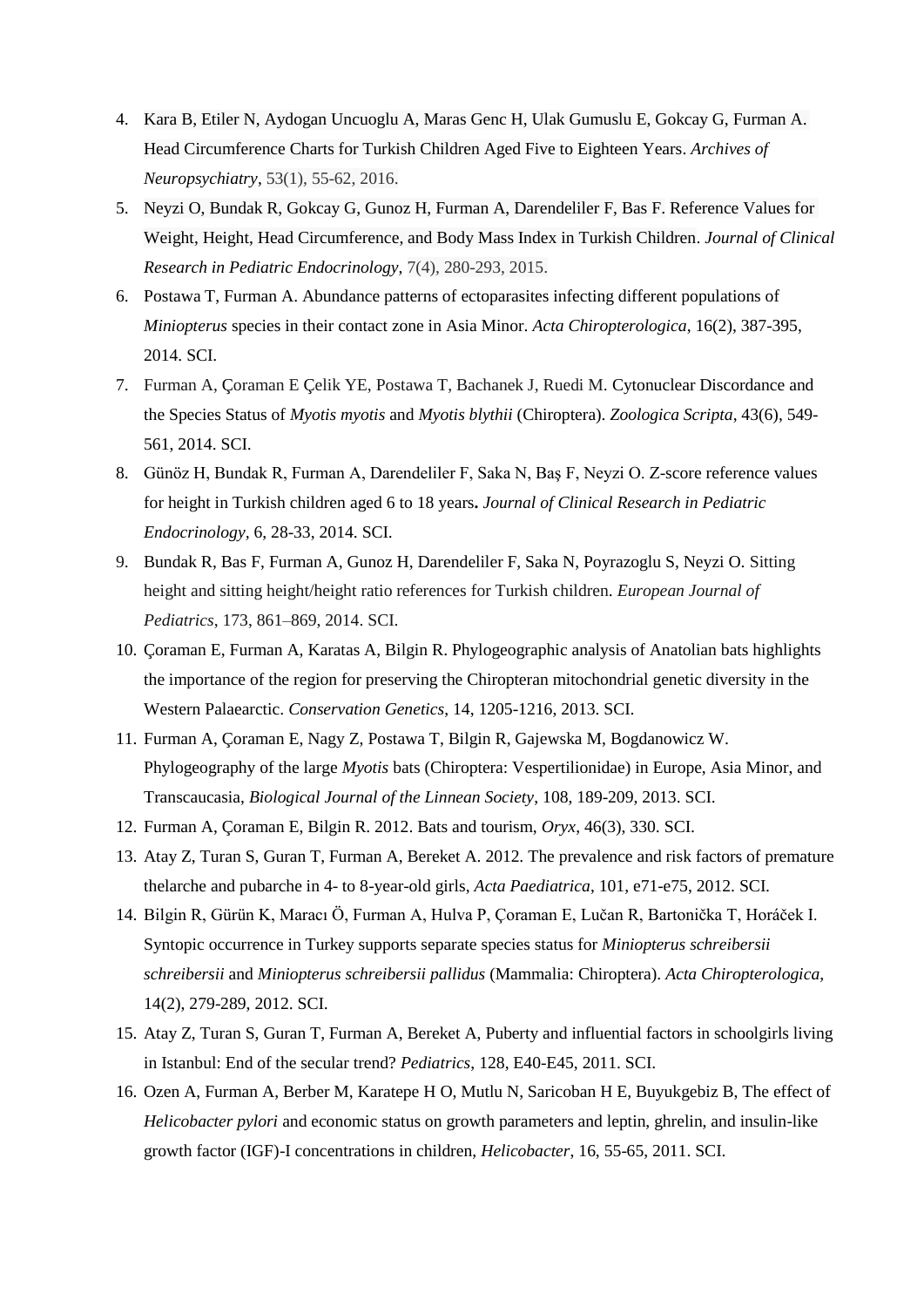- 17. Furman A, Bachanek J, Postawa T, Çoraman E, Morphometric variation and genetic diversity of the lesser and greater mouse-eared bats (Chiroptera: Vespertilionidae) in Thrace and Anatolia. *Acta Chiropterologica*, 13(2), 291-298, 2011. SCI.
- 18. Furman A, Postawa T, Oztunc T, Coraman E, Cryptic diversity of the bent-wing bat, *Miniopterus schreibersii* (Chiroptera: Vespertilionidae), in Asia Minor, *BMC Evolutionary Biology*, 10, 121, 2010. SCI.
- 19. Furman A, Oztunc T, Postawa T, Coraman E, Shallow genetic differentiation in *Miniopterus schreibersii* (Chiroptera: Vespertilionidae) indicates a relatively recent re-colonization of Europe from a single glacial refugium, *Acta Chiropterologica*, 12, 51-59, 2010. SCI.
- 20. Furman A, Oztunc T, Coraman E, On the phylogeny of *Miniopterus schreibersii schreibersii* and *Miniopterus schreibersii pallidus* from Asia Minor in reference to other *Miniopterus* taxa (Chiroptera: Vespertilionidae), *Acta Chiropterologica*, 12, 61-72, 2010. SCI.
- 21. Furman A, Çoraman E, Bilgin R, Karataş A, Molecular ecology and phylogeography of the bentwing bat complex (*Miniopterus schreibersii*) (Chiroptera: Vespertilionidae) in Asia Minor and adjacent regions, *Zoologica Scripta*, 38, 129-141, 2009. SCI.
- 22. Arman A, Soylu O, Yildirim A, Furman A, Ercelen N, Aydogan H, Coker A, Tezel T, Interleukin-1 Receptor Antagonist Gene VNTR Polymorphism is Associated with Coronary Artery Disease, *Arquivos Brasileiros de Cardiologia*, 91, 268-273, 2008. SCI.
- 23. Gökçay G, Furman A, Neyzi O, Updated growth curves for Turkish children aged 15 days to 60 months, *Child: Care, Health and Development*, 34, 454-463, 2008. SCI.
- 24. Bilgin R, Furman A, Çoraman E, Karataş A, Phylogeography of the Mediterranean horseshoe bat, *Rhinolophus euryale* (Chiroptera: Rhinolopoidae) in southeastern Europe and Anatolia, *Acta Chiropterologica*, 10, 41-49, 2008. SCI.
- 25. Turan S, Bereket A, Furman A, Omar A, Berber M, Ozen M, Akbenlioglu C, Haklar, G, The effect of economic status on height, insulin-like growth factor (IGF)-I and IGF binding protein-3 concentrations in healthy Turkish children, *European Journal of Clinical Nutrition*, 61, 752-758, 2007. SCI.
- 26. Neyzi O, Furman A, Bundak R, Gunoz H, Darendeliler F, Bas F, Growth references for Turkish children aged 6 to 18 years, *Acta Paediatrica*, 95, 1635-1641, 2006. SCI.
- 27. Bundak R, Furman A, Gunoz H, Darendeliler F, Bas F, Neyzi O, Body mass index references for Turkish children, *Acta Paediatrica*, 95, 194-198, 2006. SCI.
- 28. Furman A, Özgül A, The distribution of cave-dwelling bats and conservation status of underground habitats in northwestern Turkey, *Biological Conservation*, 120, 247-252, 2004. SCI.
- 29. Furman A, Özgül A, Distribution of cave-dwelling bats and conservation status of underground habitats in Istanbul area, *Ecological Research*, 17, 69-77, 2002. SCI.
- 30. Furman A, Laleli M, Maternal and umbilical cord blood lead levels: An Istanbul study, *Archives of Environmental Health*, 56, 26-28, 2001. SCI.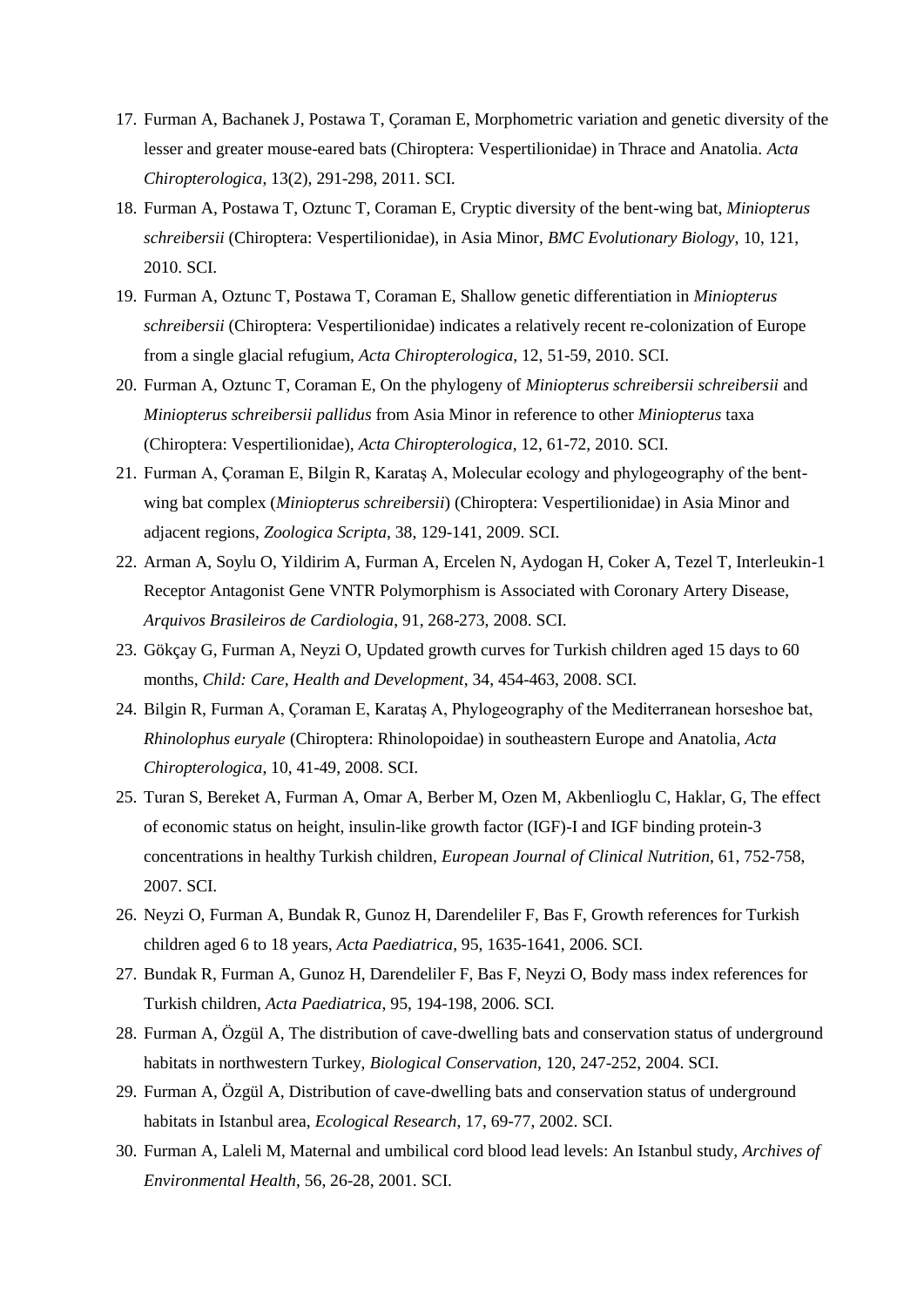- 31. Furman A, Laleli M, Semi-occupational exposure to lead: A case study of child and adolescent street vendors in Istanbul, *Environmental Research*, 83, 41-45, 2000. SCI.
- 32. Furman A, Laleli M, Analysis of lead body burden in Turkey, *The Science of the Total Environment*, 234, 37-42, 1999. SCI.
- 33. Furman A, Erdur O, Are good citizens environmentalists? *Human Ecology*, 27, 520-534, 1999. SSCI.
- 34. Furman A, A Note on environmental concern in a developing country: Results from an Istanbul study, *Environment and Behavior*, 30, 520-534, 1998. SSCI.
- 35. Furman A, Saygin O, Internal volume determination of liposomes by a rapid equilibrium technique using hydrogen iodide as a marker, *Biotechnology Techniques*, 6, 299-304, 1992. SCI.

# 6.2. Other publications:

- 1. Arman A, Soylu O, Yildirim A, Furman A, Ercelen N, Aydogan H, Coker A, Tezel T, O polimorfismo VNTR no gene codificador do antagonista do receptor da interleucina-1 está associado com a doença arterial coronariana, *Arquivos Brasileiros de Cardiologia*, 91, 268-273, 2008.
- 2. Neyzi O, Günöz H, Furman A, Bundak R, Gökçay G, Darendeliler F, Baş F, Türk çocuklarında vücut ağırlığı, boy uzunluğu, baş çevresi ve vücut kitle indeksi referans değerleri, *Çocuk Sağlığı ve Hastalıkları Dergisi*, 51, 1-14, 2008.
- 3. Furman A, Özgül A, Trakyarasa: Cave-dwelling bat research in Turkish Thrace, Report for the Whitley Foundation, 2001.
- 4. Furman A, Özgül A, Bilgin R, Eurasian Bridge'99: Bat research in North-Western Turkey, Report for the BP Conservation Program, 2000.
- 5. Furman A, Yumul, A, Costal management and tourism in Turkey: Socio-economic aspects (Life Project), Report for Turkish Society for the Protection of Nature, 1999.
- 6. Yildiran G, Furman A, Agius E, Environmental Ethics, Reports of the International Symposium and Workshop on Environmental Ethics (group 1), 1994.
- 7. Furman A, Erdur O, Environmental attitudes among Boğaziçi University students in Turkey, *Boğaziçi University Journal, Review of Social, Economic and Administrative Studies*, 9, 109-122, 1995.

# 6.3. International and national meetings/presentations:

1. Bereket A, Bugur IS, Guran T, Atay Z, Ekberzade A, Gurbanov Z, Oge E, Tas CSR, Turan S, Furman A. Reconsideration of Mid-Parental Height Calculation. 55<sup>th</sup> Annual ESPE. European Society for Paediatric Endocrinology. Paris, France, 10 September 2016 - 12 September 2016. *ESPE Abstracts* (2016) 86 P-P1-P813, p. 451.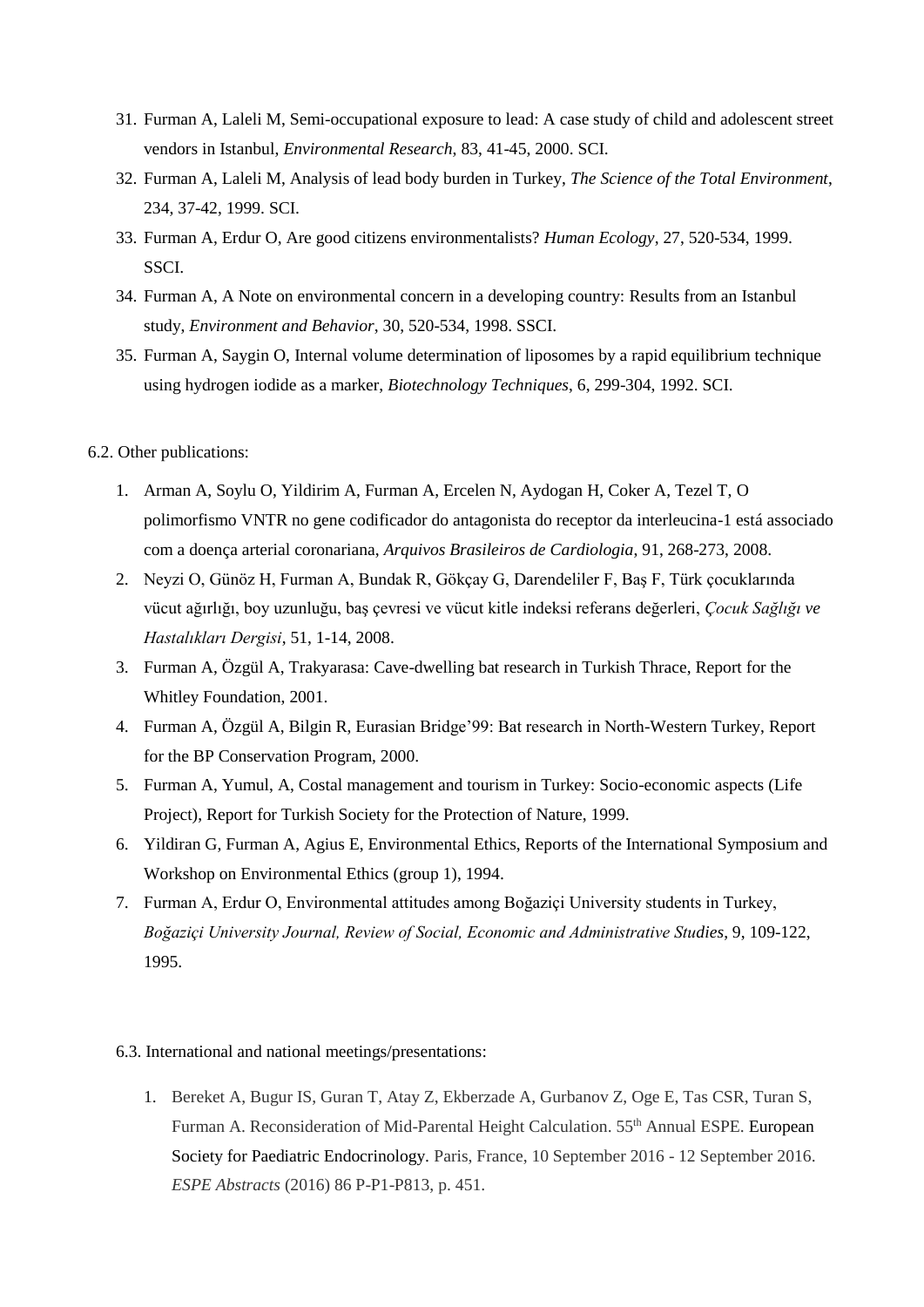- 2. Çetin C, Bilgin R, Furman A. Population genetic structure of the Marbled Crab, *Pachygrapsus Marmoratus* (Fabricius, 1787) along the coasts of Turkey. Mathematical Evolution Summer School. Turkey, Şirince. 2015.
- 3. Çetin C, Bilgin R, Furman A. Cytonuclear discordance in the Marbled Crab, *Pachygrapsus marmoratus* (Fabricius, 1787) along the Mediterranean coasts of Turkey. Ecology and Evolutionary Biology Symposium. Turkey, Ankara. 2015.
- 4. Çoraman E, Furman A. Intraspecific lineages might respond differently to climate change: Evidence from past and present range expansion of Kuhl's Pipistrelle. Ecology and Evolutionary Biology Symposium. Turkey, Ankara. 2015.
- 5. Furman A, Çoraman E Çelik YE, Postawa T, Bachanek J, Ruedi M. Phylogeography and the Taxonomic Position of *Myotis Myotis* and *Myotis Blythii* in the Western Palaearctic (Chiroptera, Vespertilionidae). 13th European Bat Research Conference, 1-5 September, 2014, Sibernik, Croatia.
- 6. Çelik YE, Furman A, Çoraman E. The Phylogeny of the Large Mouse-Eared Bat Complex (Chiroptera: Vespertilionidae) in Anatolia and the Turkish Thrace. 13<sup>th</sup> European Bat Research Conference, 1-5 September, 2014, Sibernik, Croatia.
- 7. Furman A, Çoraman E Çelik YE, Postawa T, Bachanek J, Ruedi M. Pozycja systematyczna Myotis myotis i M. blythii w Zachodniej Palearktyce (Chiroptera, Vespertilionidae). XXIII Ogólnopolska Konferencja Chiropterologiczna, 28-30 March, 2014, Sypniewo, Poland. Gökçay G, Neyzi O, Furman A, 'Assessment of growth: National and International Standards,' Annual Congress for European Society for Social Pediatrics and Child Health, 2010, Kuşadası, Turkey.
- 8. Atay Z, Turan S, Guran T, Furman A, Bereket A, 'Puberty update in Turkish girls: average age and influential factors of attainment of pubertal stages and menarche,' 49<sup>th</sup> European Society for Paediatric; Endocrinology Meeting, 2010, Prague, Czech Republic.
- 9. Atay Z, Turan S, Guran T, Furman A, Bereket A, 'Prevalence and risk factors of thelarche variant in 820 healthy school girls of 4-8 years of age,' 49<sup>th</sup> European Society for Paediatric; Endocrinology Meeting, 2010, Prague, Czech Republic.
- 10. Çoraman E, Furman A, 'The community structure of cave-dwelling bat populations in Yıldız Mountains (Turkish Thrace),' 15<sup>th</sup> International Bat Research Conference, 2010, Prague, Czech Republic.
- 11. Içağasioğlu E, Furman A, 'Phylogeography of *Miniopterus schreibersii schreibersii* and *M. s. pallidus* in Asia Minor as inferred from climate modeling predictions,' 15<sup>th</sup> International Bat Research Conference, 2010, Prague, Czech Republic.
- 12. Postawa T, Furman A, Oztunc T, Çoraman E, 'Patterns of ectoparasite abundance infecting distinct populations of *Miniopterus* species in their contact zone in Asia Minor,' 15<sup>th</sup> International Bat Research Conference, 2010, Prague, Czech Republic.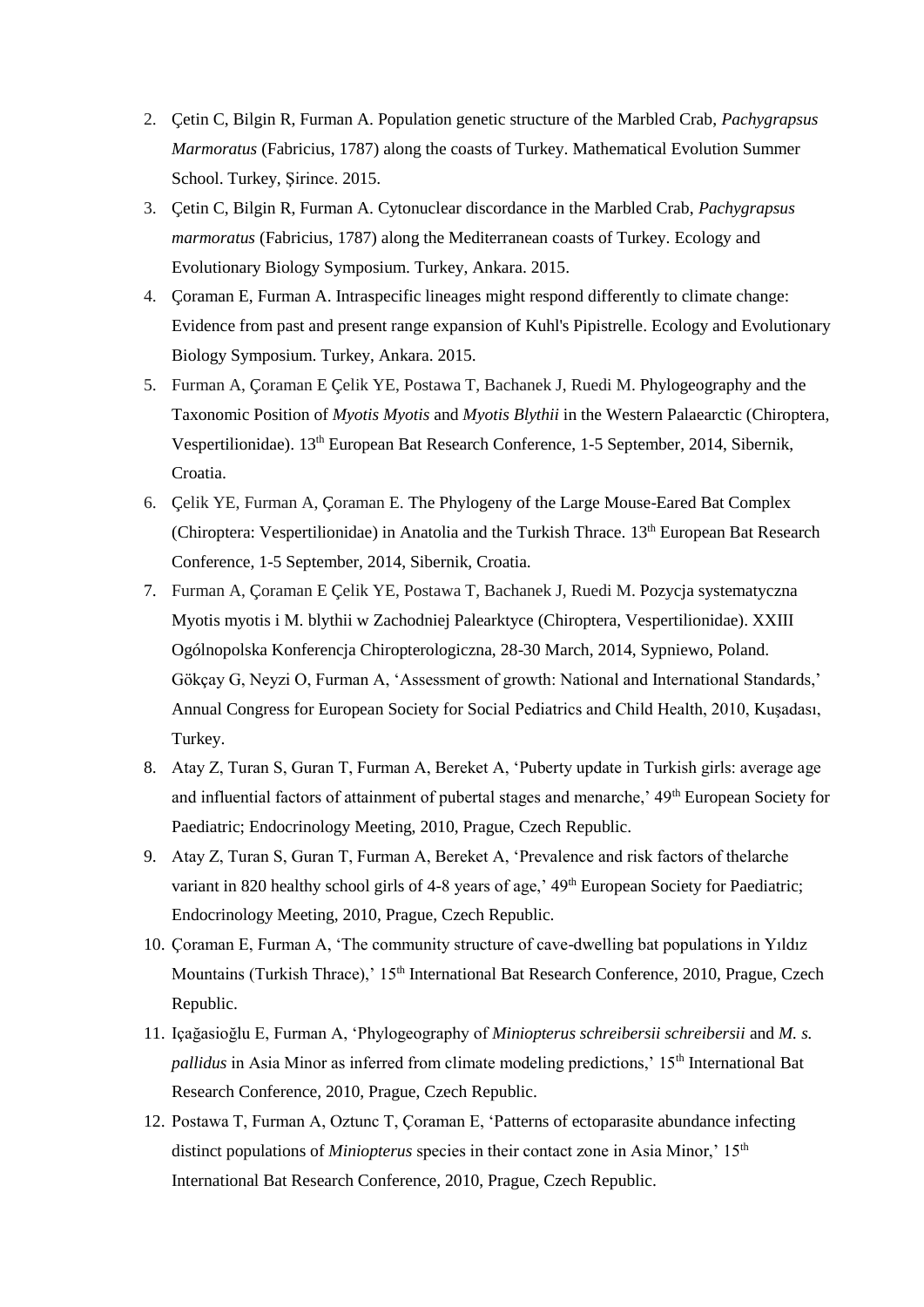- 13. Furman A, Postawa T, Çoraman, E, '*Miniopterus schreibersii pallidus* or *Miniopterus pallidus*: The current evidence,' 15<sup>th</sup> International Bat Research Conference, 2010, Prague, Czech Republic.
- 14. Bilgin R, Coraman E, Furman A, Oztunc T, 'Migratory inferences for four cave-dwelling bat species under isolation by distance,' 1<sup>st</sup> International Symposium on Bat Migration, 2009, Berlin, Germany.
- 15. Furman A, Çoraman E, Öztunç T, Postawa T, 'Genetyczne i morfologiczne zróżnicowanie podkasańca Schreibersa (*Miniopterus schreibersii*) w Azji Mniejszej,' 21st Ogólnopolska Konferencja Chiropterologiczna, 2008, Sieraków, Poland.
- 16. Furman A, Çoraman E, Öztunç T, Bilgin R, 'Molecular phylogeny and distribution of the bent wing bat, *Miniopterus schreibersii pallidus*, (Chiroptera: Vespertilionidae),' 11<sup>th</sup> Bat Research Symposium, 2008, Cluj Napoca, Romania.
- 17. Çoraman E, Bilgin R, Furman A, Öztunç T, 'Phylogeography of mouse-eared bats, *Myotis myotis* and *Myotis blythii* in Anatolia and Turkish Thrace,' 11<sup>th</sup> Bat Research Symposium, 2008, Cluj Napoca, Romania.
- 18. Özgül A, Bilgin R, Furman A, 'Cave-Dwelling Bats (Mammalia: Chiroptera) of Çatalca Kocaeli Region, Northwestern Turkey,' 8th European Bat Research Symposium, 2000, Cracow, Poland.
- 19. Furman B, Semercioz F, Furman A, 'Trust, Cooperation, and Contractual Agreements,' 13<sup>th</sup> EGOS Colloquium: Organizational Responses to Radical Environmental Changes, 1997, Budapest, Hungary.
- 20. Furman A, Laleli M, 'Determination of Lead Concentration in Hair of Children under Prolonged Exposure to City Traffic,' International Conference: Anthropogenic Changes of the Content of Elements in the Environment and Human Food Chain - the Perspectives of Primary Prevention, 1997, Cracow, Poland.
- 21. Furman A, 'Conservation Ecology and Environmental Ethics,' 1<sup>st</sup> International Symposium on Environmental Ethics, 1994, Istanbul, Turkey.
- 22. Furman A, Erdur O, 'Global Environmental Values: An Empirical Study,' International Conference of Integration for Sustainable Development and Primary Prevention, 1995, Cracow, Poland.
- 23. Furman A, 'Environmental Education Systems,' Training of Experts for European Cooperation on Protection of the Environment and Promotion of Sustainable Development, 1993, Cracow, Poland.
- 24. Furman A, Saygin O, 'Lipozomlarin fizikokimyasal özelliklerinin boyalar ile incelenmesi,' 6<sup>th</sup> Kimya ve Kimya Mühendisliği Sempozyumu, 1989, Kuşadası, Turkey.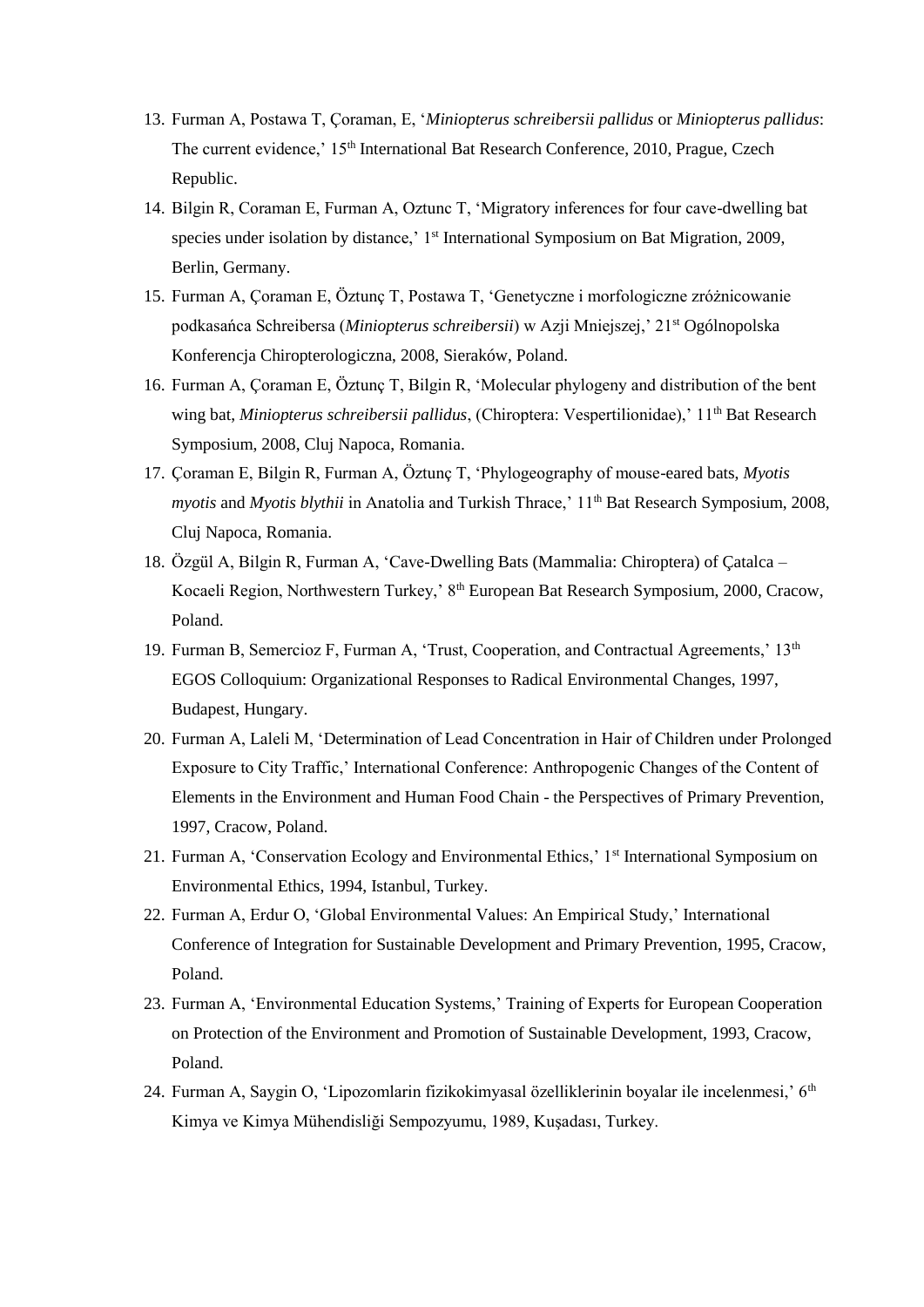- 6.4. Books and books' chapters:
	- 1. Gökçay G, Neyzi O, Furman A, Growth standards for Turkish children under five years of age. In V R Preedy (Ed) *Handbook of Growth and Growth Monitoring in Health and Disease*, Springer Verlag: UK. Chapter 174: 2913-2921, 2012.
	- 2. Furman A, Yenigün O, *The Environmental Dimension*, Boğaziçi University Press, Istanbul, 1995.

# 7. Research projects:

- 1. Phylogeographic Investigation of the Lesser Horseshoe Bat (*Rhinolophus hipposideros*) in Thrace, Anatolia, and Levant, 9780, 2015-2016 (Boğaziçi University Research Fund).
- 2. The large *Myotis* bats (Chiroptera: Vespertilionidae) of the Western Palearctic, 7137, 2013 (Boğaziçi University Research Fund).
- 3. Phylogeography of the large *Myotis* bats (Chiroptera: Vespertilionidae): Testing the introgression, incomplete lineage sorting, and allopatric speciation hypotheses, 6901, 2012 (Boğaziçi University Research Fund).
- 4. Cryptic diversity of bats in Turkey, 5126, 2010 (Boğaziçi University Research Fund).
- 5. Population dynamics and assessment of reproductive status of two lineages of the Long Fingered Bat, *Miniopterus schreibersii schreibersii* and *Miniopterus schreibersii pallidus*, 1858, 2009 (Boğaziçi University Research Fund).
- 6. Molecular ecology and phylogeny of the Schreibers' Long Fingered Bat (*Miniopterus Schreibersii*) complex in Turkey, 08Y104, 2008 (Boğaziçi University Research Fund).
- 7. Investigation of subpopulations of *Miniopterus schreibersii* and *Rhinolophus ferrumequinum* in their respective suture zones in the Central Anatolia, 06HY103, 2006 (Boğaziçi University Research Fund).
- 8. Factors affecting diversity of *Rinolophus euryale* in the Anatolian transition zone, 05S102, 2005 (Boğaziçi University Research Fund).
- 9. Conservation status and phylogenetics of the selected *Galanthus* species, 04Y109, 2004 (Boğaziçi University Research Fund).
- 10. Population ecology of cave dwelling bats in Turkish Thrace, 01Y105, 2001 (Boğaziçi University Research Fund).
- 11. Analyses of body lead burden, 98Y02, 1998 (Boğaziçi University Research Fund).
- 12. Factors of pro-environmental attitude, 95Y0045, 1995 (Boğaziçi University Research Fund).
- 13. Description and analysis of the selected river quality situation in Turkey: Using the Enhanced Stream Water Quality Models, 93Y0036, 1993 (Boğaziçi University Research Fund).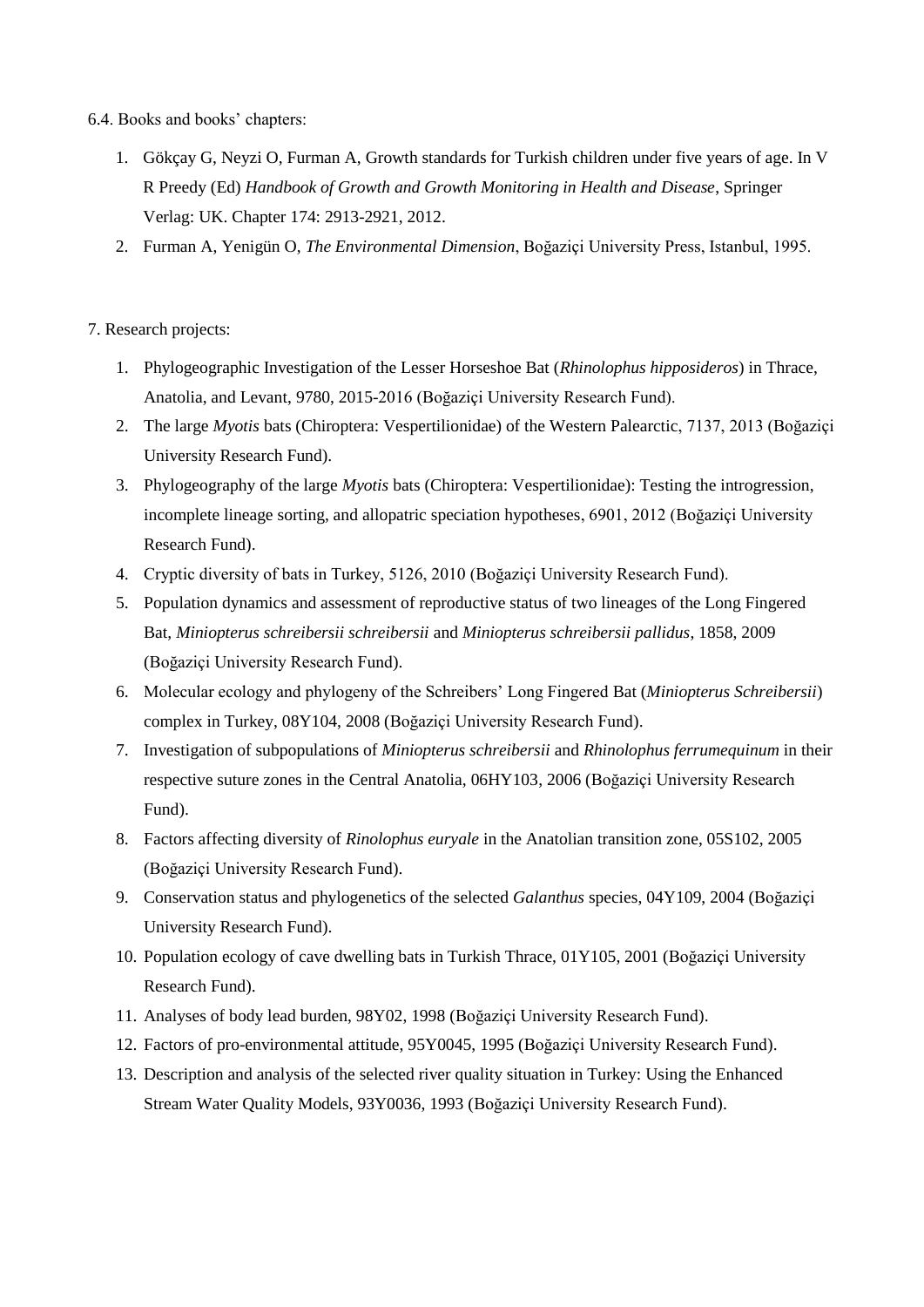# 8. Awards:

- 1. The 2006 Boğaziçi University Award for Teaching Excellence.
- 2. The 2001 Rufford Small Grant from the Whitley Awards Foundation for International Nature Conservation for the cave-dwelling bat research in Turkish Thrace.
- 3. The 1999 BP Conservation Program Award in the Threatened Species Category for the bat research in north-western Turkey.
- 9. Supervised thesis and dissertations:
	- 1. İçağasıoğlu E. Genetic differentiation of *Mytilus galloprovincialis* populations and genomic responses to salinity stress along the Turkish coasts, (in progress).
	- 2. Çelik E. Phylogeographic analysis of the large *Myotis* bats complex, (in progress).
	- 3. Çetin C. Cytonuclear discordance in the Marbled Crab, *Pachygrapsus Marmoratus* (Fabricius, 1787) along the Mediterranean coasts of Turkey, 2015.
	- 4. Çoraman E. Comparative analysis of the population genetic structures' of a migratory, *Nyctalus leisleri* and a sedentary, *Rhinolophus ferrumequinum*, bat species in Turkey, 2014.
	- 5. Içağasioğlu E. Phylogeography of *Miniopterus schreibersii schreibersii* and *M. s. pallidus* in Asia Minor as inferred from climate modeling predictions, 2012.
	- 6. Çoraman E. Determination of the population genetic structure of *Miniopterus schreibersii* in the Anatolian transition zone, 2007.
	- 7. Doğanca Z. Developing environmental education program for primary school students and assessing its effects on prospective science teachers, 2007.
	- 8. Celen Z. Molecular phylogenetic analysis of selected *Galanthus* species from northwest Turkey, 2005.
	- 9. Mert A. Quantitative analysis of environmental discourse, 2005.
	- 10. Zeinelabdin S. Evaluation of conservation strategies in Turkey with a particular focus on recent developments in the Dupnisa cave system, 2002.
	- 11. Buzbaş Ö. Activity, abundance and diet of the Gray Wolf (*Canis lupus*) in eastern Thrace, Turkey, 2002.
	- 12. Özgül A. Population distribution of cave-dwelling bat species and conservation status of underground roosts in northwestern Turkey, 2001.
	- 13. Bilgin R. Summer populations of cave-dwelling bat species of Çatalca-Kocaeli region and environmental factors that influence their distribution, 2000.
	- 14. Turanli R. Effects of facial attractiveness and financial resources on extra-pair relationship decisions, 2000.
	- 15. Ensari M. Environmental movements: Non-governmental organizations in Turkey, 2000.
	- 16. Hüseyinoğlu F. Biodiversity analysis of marine demersal invertebrate fauna in the Princess Islands region, 1999.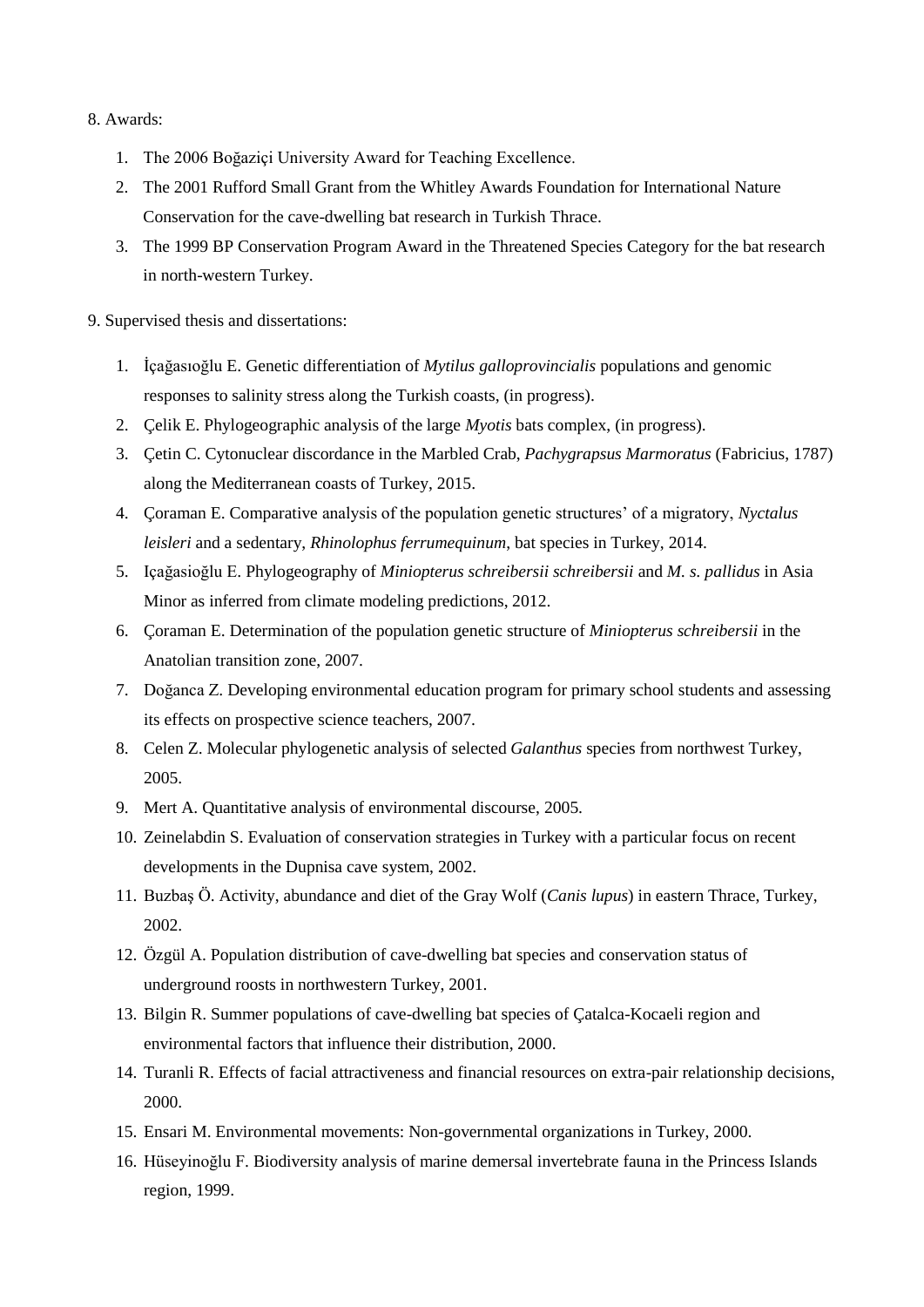- 17. Laleli M. Determination of the baseline blood lead levels and associated environmental factors in Turkish cities, 1999.
- 18. Çavuşoğlu K. Foraging preferences of cave-dwelling bats in the Thrace region, 2003.
- 19. Ünalan D. Studies on environmental degradation and population changes in the eastern Black Sea region of Turkey, 1998.
- 20. Cansızoğlu Ş. Comparative analysis of Turkish environmental legislation with the national legislation in Europe, 1998.
- 21. Güleç S. The emotional compound of environmental concern: An empirical study of Turkish adolescents, 1997.
- 22. Eronat-Sangül A. A globally threatened species: An action plan for the conservation and management of the Dalmatian Pelican (*Pelecanus crispus*), 1996.
- 23. Erdur O. Factors of pro-environmental attitude in Turkey, 1996.
- 24. Ergen S. Water quality modeling of the Orhaneli River, using the stream water quality computer model, QUAL2E, 1995.

# 10. Given classes:

- 1. ESC 301: The Environmental Dimension
- 2. ESC 504: Computational Methods in Environmental Analysis
- 3. ESC 558: Concepts and Models in Ecology
- 4. ESC 579: Graduate Seminar
- 5. ESC 590: Quantitative Data Analysis
- 6. ESC 591: Statistical Ecology
- 7. ESC 595: Statistics for Environmental Social Sciences
- 8. ESC 596: Current Topics in Environmental Social Sciences
- 9. ESC 598: Statistical Methods for Environmental Science and Technology
- 10. ESC 599: Advanced Statistical Methods for Environmental Science and Technology
- 11. ESC 59D: Statistical Methods in Bioinformatics
- 12. ESC 601: Research Methodology
- 13. ESC 607: Ph. D. Seminar
- 11. Reviewer for:

*Acta Chiropterologica*

*Acta Theriologica*

*American Journal of Environmental Sciences*